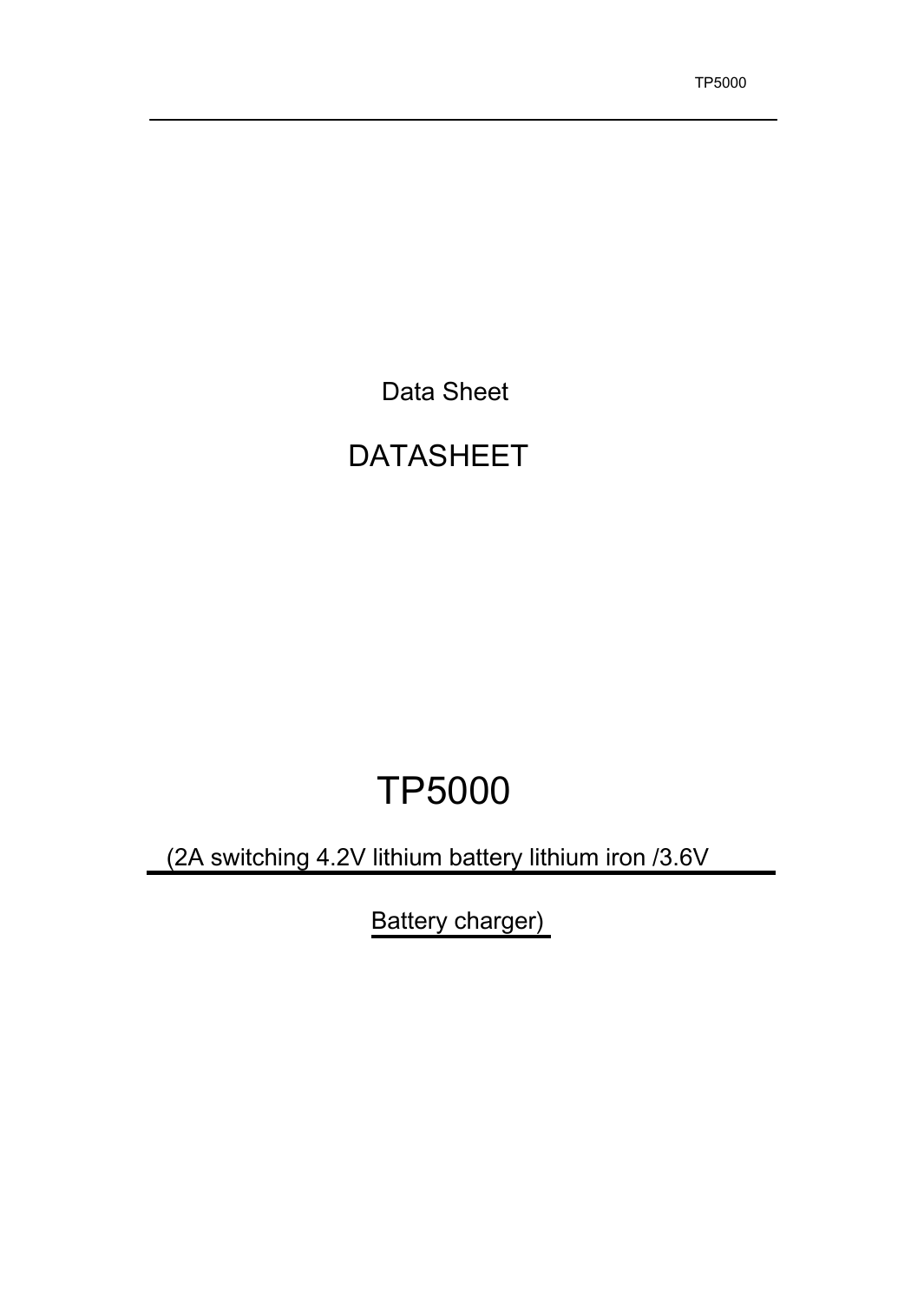**Outline** 

TP5000 is a single step-down switching manganese lithium battery / charge management chip lithium iron phosphate. QFN16 ultra small package with its simple external circuit, so that the large current charging management application TP5000 ideal for portable devices. Meanwhile, the input TP5000 built overcurrent, undervoltage protection, over temperature protection, short circuit protection, battery temperature monitoring, reverse battery protection.

TP5000 a wide input voltage, trickle charge the battery into pre-charge, constant current, constant-voltage three phase, pre-charge current trickle charge current is adjusted through an external resistor, the maximum charging current of 2A. TP5000 using switching mode frequency to 800kHz so that it can use a smaller peripheral devices, and still maintain a smaller amount of heat in the large current charging. TP5000 built-in power of the PMOSFET, anti-intrusion circuit, there is no need peripheral anti-intrusion protection Schottky diode. TP5000 constant current function, can also be used in a string of 2 or 4 lithium battery string input, constant current drive 0.5-7W white LED.

#### characteristic

- Single 4.2V 3.6V lithium manganese iron phosphate or a lithium battery
- Built-in power MOSFET, a switching mode of operation, less heating device, a simple peripheral
- Programmable charge current, 0.1A 2A
- Programmable precharge current, 10% 100%
- No external Schottky diode anti-intrusion
- Wide operating voltage, maximum reach 9V
- Two charge status indicator LED
- Chip temperature protection, overcurrent, undervoltage protection
- Battery temperature protection, reverse battery shutdown, short circuit protection
- Switching frequency of 800KHz, the available inductance 2.2uH-10uH
- Automatic recharge function
- Charging voltage control accuracy of less than 1%
- Trickle, constant current, constant voltage charging three sections, a battery prote ction<br>White LED driver
- QFN16 4mm \* 4mm using ultra small package

typical application



FIG 1 TP5000 1.5A lithium ion battery is 4.2V charging (pre-charge 150MA) Application schematic

## Absolute Maximum Ratings

- Input supply voltage (VIN): 10V
- BAT: -4.2V ~ 9V
- BAT Short circuit duration: Continuous
- Maximum junction temperature: 145 ℃
- Working temperature range: -40 ℃ ~ 85 ℃
- Storage Temperature Range: -65 ℃ ~ 125 ℃
- Lead Temperature (welding time of 10 seconds): 260 ℃

#### Application

- Portable equipment, various chargers
	- Smart phone, PDA, mobile cellular phone
	- MP4, MP5 players, tablet computers
- **Miner**
- electrical tools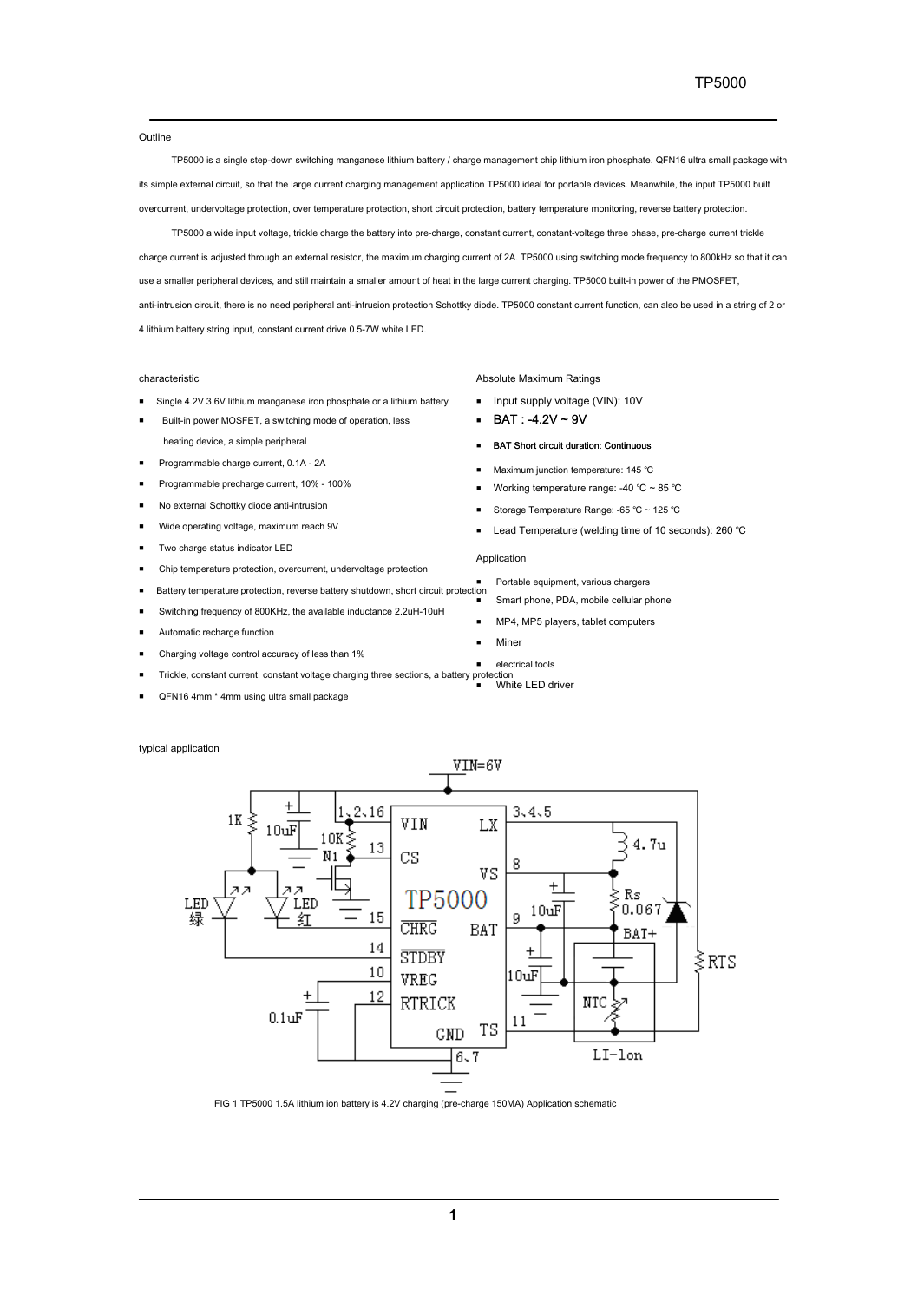# TP5000



Map 2 TP5000 for 3.6V Lithium iron phosphate battery 1.5A Charging ( 150MA ) Application sche



Package / Ordering Information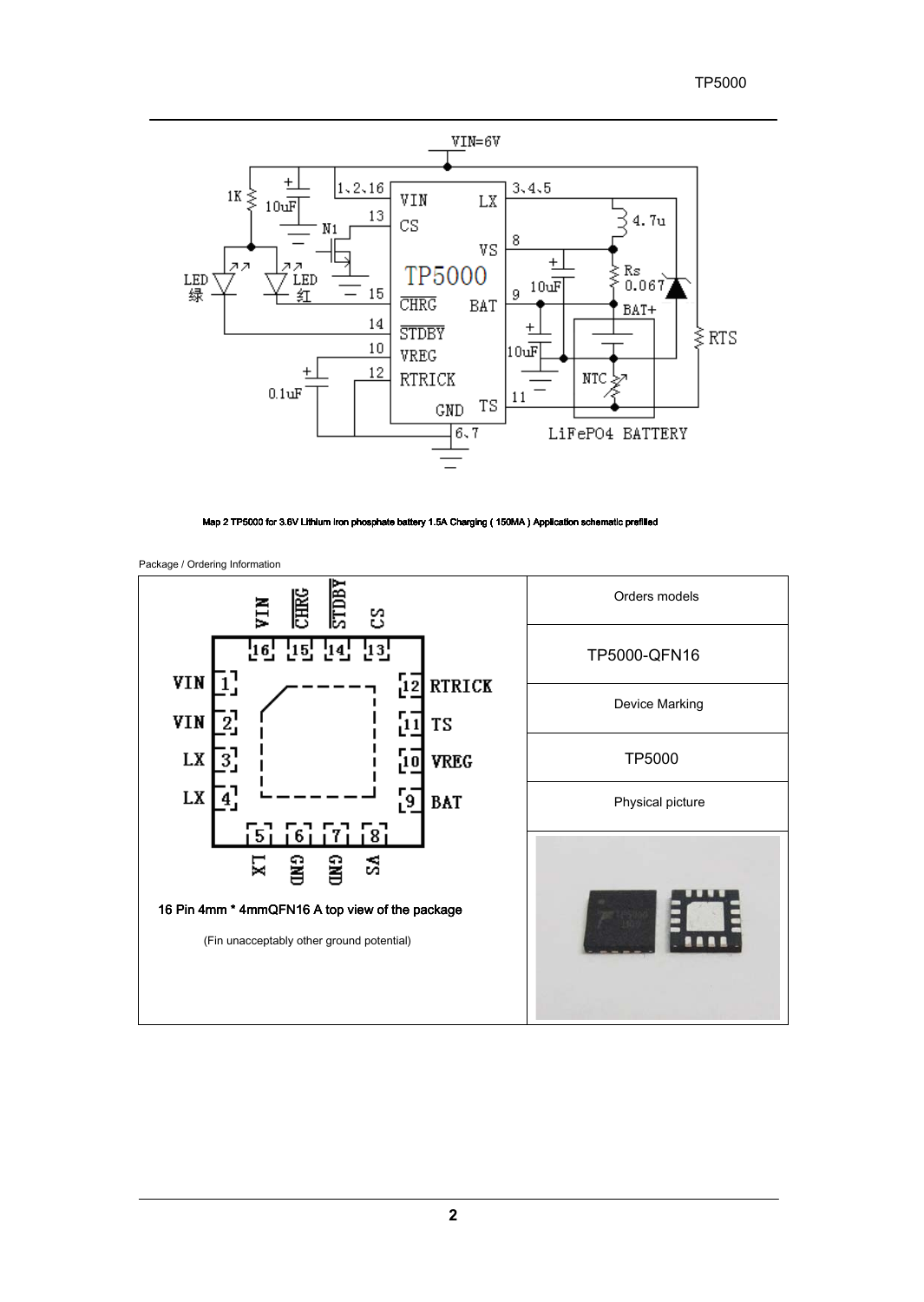## **TP5000** Functional block diagram



Map 3 TP5000 Functional Block Diagram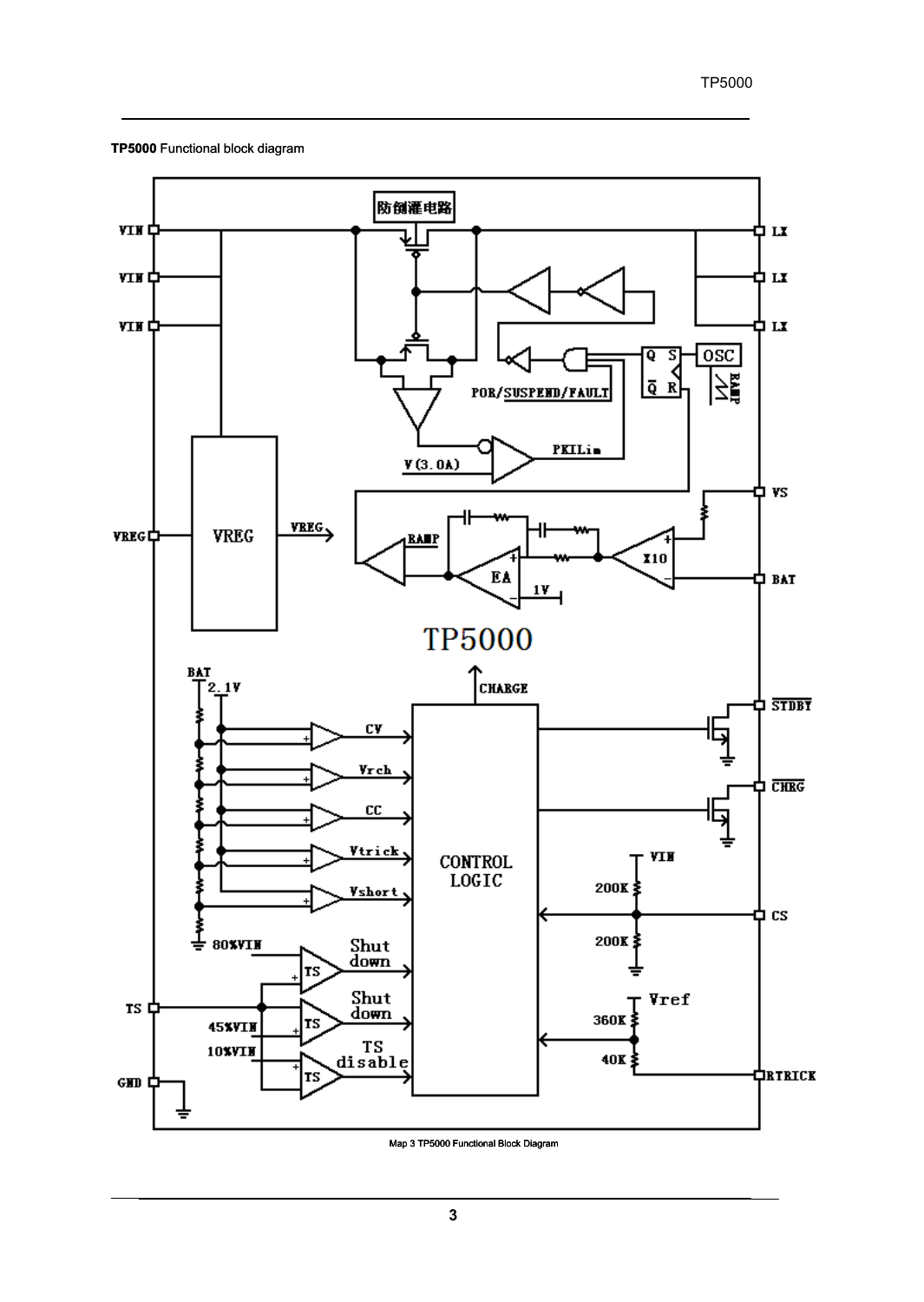# Electrical characteristics

### Table 1 TP5000 electric characteristics can parameter

# The . denotes specifications which apply over the full operating temperature range, otherwise specifications are T<sub>A</sub>-25 ℃, VIN = 6V, unless otherwise noted.

| symbol                     | parameter                                      | condition                                                                                                                        |           | Min Typ Max Units |                |             |           |
|----------------------------|------------------------------------------------|----------------------------------------------------------------------------------------------------------------------------------|-----------|-------------------|----------------|-------------|-----------|
| <b>VIN</b>                 | Input supply voltage                           |                                                                                                                                  | $\bullet$ | 4.0               | 5              | 9.0         | $\vee$    |
|                            |                                                | Charging mode, $Rs = 0.1$ $\Omega$ standby                                                                                       | $\bullet$ |                   | 2501801801800  |             | μA        |
|                            | Input supply current                           | mode (charge termination) Stop                                                                                                   | $\bullet$ |                   |                | 250         | μA        |
| I cc                       |                                                | $mode (CS = GND,$                                                                                                                | $\bullet$ |                   |                | 250         | μA        |
|                            |                                                | Vin< VBAT, OF Vin< Vuv)                                                                                                          |           |                   |                | 250         |           |
| <b>V</b> FLOAL             | Charge cutoff voltage                          | 4.2V Lithium Ion Battery                                                                                                         |           | 4.158             | 4.2            | 4.242       | $\vee$    |
|                            |                                                | 3.6V Lithium iron phosphate battery                                                                                              |           | 3.564             | 3.6            | 3.636       | $\vee$    |
|                            | <b>BAT Pin Current: (current</b>               | $Rs - 0.1$ $\Omega$ , constant current mode                                                                                      | $\bullet$ | 950145000         | 1000           | 11,001,600  | mA        |
| BAT                        | mode test conditions                           | Rs-0.067 [Omega], the constant current                                                                                           | ٠         |                   | 1500           |             | mA        |
|                            | $CS = VIN$ Battery = $3.8V$ )                  | mode, a standby mode, VBAT = 4.2V VIN =<br>0V, VBAT = 4.2V                                                                       | $\bullet$ |                   | 4              | 6<br>$\sim$ | uA        |
|                            |                                                |                                                                                                                                  | $\bullet$ |                   | $\overline{4}$ | - 6<br>÷,   | uA        |
|                            | Trickle pre-charge current                     | 1.2V <v <="" bat="" td="" trikl,<="" v=""><td><math display="inline">\bullet</math></td><td></td><td></td><td></td><td></td></v> | $\bullet$ |                   |                |             |           |
| <b>TRIKL</b>               | <b>RTRICK Pin to ground</b>                    | $Rs = 0.067$                                                                                                                     |           | 150               | 170            | 190         | mA        |
| F                          | The oscillation frequency                      |                                                                                                                                  |           | 650               | 800            | 950         | KHz       |
| D MAX                      | The maximum duty cycle                         |                                                                                                                                  |           |                   | 100%           |             |           |
| D MIN                      | The minimum duty cycle                         |                                                                                                                                  |           | 0%                |                |             |           |
|                            | Trickle charge threshold voltage (4.2V)        |                                                                                                                                  |           | 2.8               | 2.9            | 3.0         |           |
| <b>V</b> TRIKL             |                                                | $(3.6V)$ Rs = 0.067 $\Omega$ , V BAT rise                                                                                        |           | 2.4               | 2.5            | 2.6         | V         |
| <b>V</b> TRHYS             | Trickle charge voltage hysteresis              | $Rs = 0.067 \Omega$                                                                                                              |           | 60                | 80             | 100         | mV        |
| Vw                         | V <sub>IN</sub> Undervoltage lockout threshold | From V <sub>IN</sub> Low to High                                                                                                 | $\bullet$ | 3.5               | 3.7            | 3.9         | V         |
| <b>V</b> UVHYS             | V IN Undervoltage lockout hysteresis           |                                                                                                                                  | $\bullet$ | 150               | 200            | 300         | mV        |
| V ASD                      | V IN- V BAT LOCKOUt threshold voltage          | V <sub>IN</sub> From low to high<br>V <sub>IN</sub> High to Low                                                                  |           | 605               | 10030          | 14050       | mV<br>mV  |
| <b>I</b> TERM              | C / 10 Termination current threshold           | $Rs = 0.067 \Omega$                                                                                                              | $\bullet$ | 130               | 150            | 170         | mA        |
|                            |                                                |                                                                                                                                  |           |                   |                |             |           |
| $V \frac{1}{CHRG}$         | <b>CHRG</b> Low voltage output pin             | $I_{CHRG}$ = 5mA                                                                                                                 |           |                   | 0.3            | 0.6         | $\vee$    |
| $V \frac{1}{\text{STDBY}}$ | <b>STDBY</b> Pin output low                    | $I_{STDBY}$ = 5mA                                                                                                                |           |                   | 0.3            | 0.6         | $\vee$    |
| V TEMP-H                   | TEMP Pin high voltage shutdown                 |                                                                                                                                  |           |                   | > 80           | 82          | $%$ * VIN |
| V TEMP-L                   | TEMP Pin low-end voltage shutdown              |                                                                                                                                  |           | 43                | $<$ 45         |             | $%$ * VIN |
| A V RECHRG                 | Threshold voltage of the rechargeable battery  | V FLOAT- V RECHRG                                                                                                                |           | 100               | 150            | 200         | mV        |
| <b>T</b> <sub>LIM</sub>    | Chip temperature protection                    |                                                                                                                                  |           |                   | 145            |             | °C        |
| R <sub>on</sub>            | power FET "On" resistance                      |                                                                                                                                  |           |                   | 260            |             | $m\Omega$ |
| tss                        | Soft start time                                | I BAT = 0 to I BAT = 0.1V / RS                                                                                                   |           |                   | 20             |             | u S       |
| <b>t RECHARGE</b>          | Filter Time recharge                           | V BAT High to Low                                                                                                                |           | 0.8               | 1.8            | 4           | mS        |
| t term                     | Termination Comparator Filter Time             | I BAT Drops C / 10 the following                                                                                                 |           | 0.8               | 1.8            | 4           | mS        |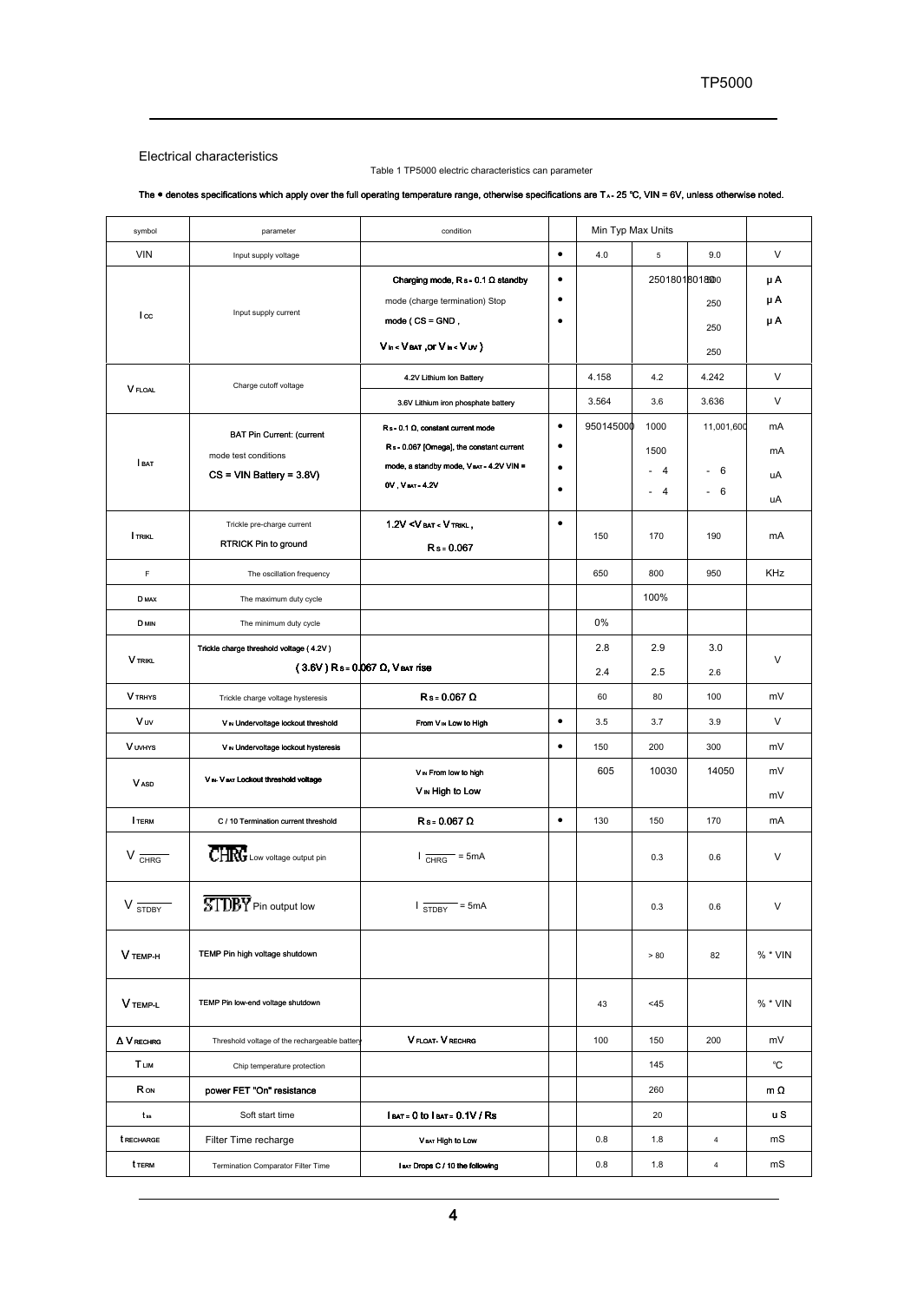

# Typical performance indicators ( **CS** Set as **4.2V** Lithium battery charging mode)

Cutoff voltage and off-voltage relationship between the ambient temperature and power source voltage relationship of the battery charging current and voltage relationship

#### Pin Function

| VIN (Pins 1, 2, 16): Input voltage at the positive input terminal. This voltage is                                                                        | <b>RTRICK</b> (Pins 12): Trickle precharge current set terminal. will RTRICK Pin |
|-----------------------------------------------------------------------------------------------------------------------------------------------------------|----------------------------------------------------------------------------------|
| the power supply pin of the internal circuit, VIN                                                                                                         | to ground to the pre-charge current 10%                                          |
| Changes in scope 4.5V to 9V Between, and through a                                                                                                        | Setting a constant current, the precharge current may be provided by an          |
| 10 µ F Tantalum capacitor bypass, when VIN with V evr Pressure lower than 30 mexternal resistor, in case RTRICK Floating the precharge current equals the |                                                                                  |
| Time, TP5000 Enter shutdown mode, reducing the lear Drops 4 u A.                                                                                          | constant current.                                                                |
|                                                                                                                                                           | CS (Pins 13): Lithium iron phosphate or a lithium-ion state of the chip          |
| LX (Pins 3, 4, 5): Built-in power drain of PMOSFET connection point. LX is                                                                                | select input. CS High-end input level will TP5000 In the lithium-ion battery     |
| TP5000 current output terminal of the external inductor is connected to a                                                                                 | 4.2V Off-state voltage. CS The vacant end TP5000 In lithium iron                 |
| battery charging current input terminal.                                                                                                                  | phosphate 3.6V Off-state voltage. Low input level so TP5000 It is                |
| <b>GND</b> (Pins 6, 7): Power ground.                                                                                                                     | shutdown.                                                                        |
| VS (Pins 8). Positive input of the output current detection.                                                                                              | CS End can be TTL or CMOS Level driver.                                          |
| BAT (Pins 9): Battery voltage detection terminal. The positive terminal of                                                                                | <b>STDBY</b> (Pins 14): Indicating completion of charging the battery terminal.  |
| the battery is connected to this pin.                                                                                                                     | When the battery is fully charged STDBY Internal switch is pulled low to         |
| VREG (Pins 10): An internal power supply. VREG is an internal power                                                                                       | indicate the completion of charging. In addition,                                |
| supply, it is an external bypass capacitor 0.1uF to ground.                                                                                               | STDBY The pin is in high impedance state.                                        |
| TS (Pins 11): Battery temperature detection input terminal. will                                                                                          | <b>CHRG</b> (Pins 15) Charging indicator status. When the battery is             |
| TS Pin to battery NTC (Negative temperature coefficient thermistor) sensor                                                                                | being charged, CHRG Internal switch pin is pulled low, indicating the            |
| output. in case TS Pin voltage less than the input voltage 45% Or greater                                                                                 | charging progress; otherwise                                                     |
| than the input voltage 80% It means that the battery temperature is too low                                                                               | CHRG Pin is high impedance.                                                      |

or too high, the charging is suspended. in case TS Direct access GND Battery

temperature detection function is canceled, another charging function

properly.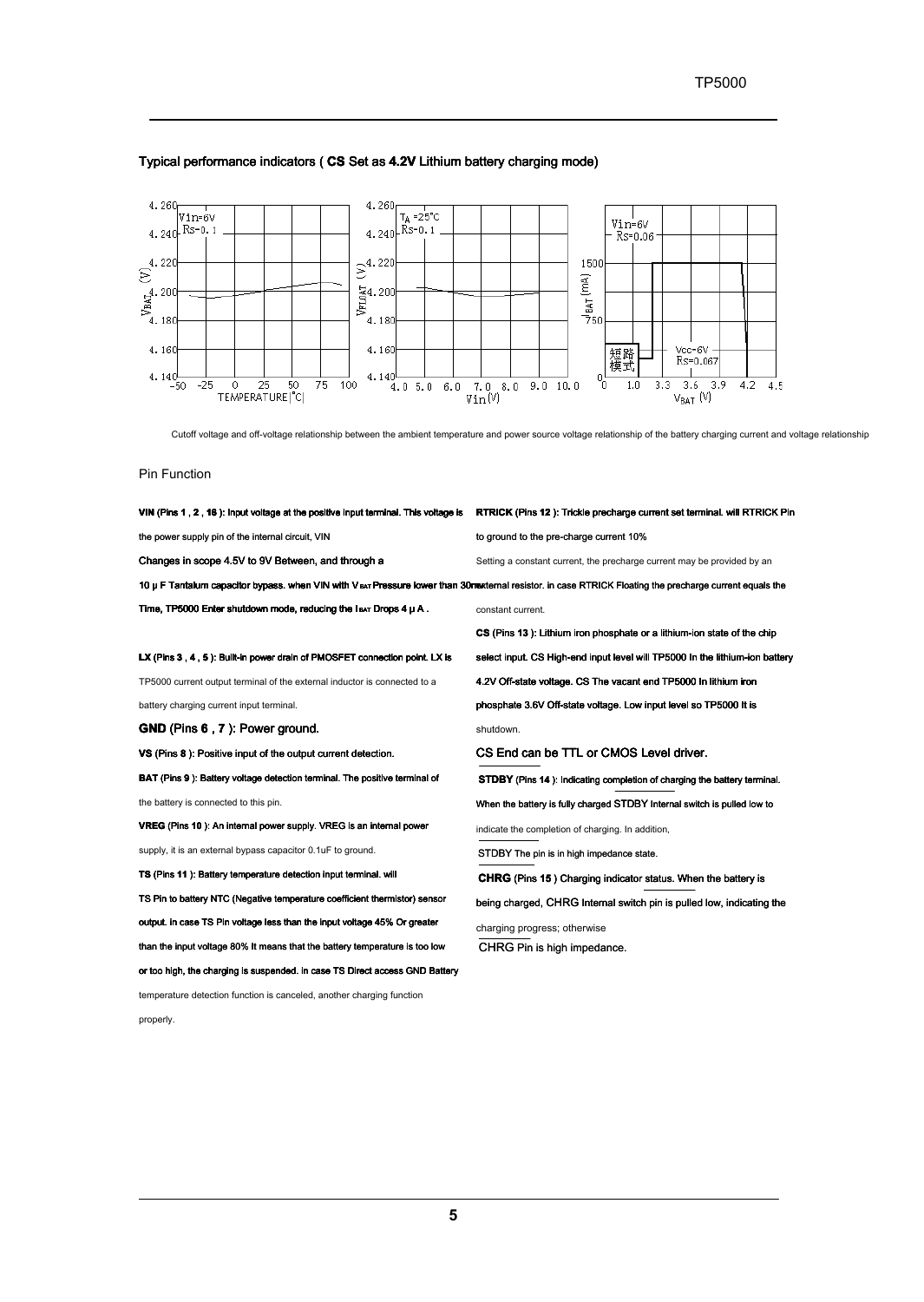#### working principle

#### TP5000 is designed for single 4.2V lithium ion/ 3.6V

Switching high current charger IC, a chip inside a power transistor using lithium iron phosphate for the design of the battery and trickle, constant current and constant voltage charging. The charging current can be programmed with an external resistor, the charging current up to the maximum continuous 2A , No additional anti-intrusion diode. TP5000 comprising two open-drain output state indication output terminal, the charging indicator status CHRG And FULL status outputs STDBY . Power management circuitry inside the chip junction temperature of the chip exceeds 14 Automatically reduces the charge current 5 ℃, this feature allows the user to use the maximum power handling capability of the chip, do not worry about damaging the chip or the chip overheating external components.

When the input voltage is greater than the threshold voltage of the chip enable and chip enable input terminal HIGH or floating time, TP5000 start charging the battery, CHRG Output pin low to indicate that charging is in progress. If the lithium ion battery voltage is below 2.9V (Lithium iron phosphate is lower than the voltage

2.5V ), The battery trickle charger for pre-charging (pre-charge current through the external adjustable resistance) with a small current. The constant current VS Pin and VBAT Determining the resistance between the pin. When the voltage is close to the lithium ion battery 4.2V (Proximity

lithium iron phosphate 3.6V ), The charge cut-off voltage of about from 50mV (Con**nection** By external control 4.2V Shaped lithium-ion battery resistance to the internal resistance of the battery voltage differs depending on the circuit), the charging current is gradually reduced, TP5000 constant voltage charging mode. When the charge current is reduced to the off current, the charging period ends, CHRG End a high impedance state, STDBY The low potential side.

When the battery voltage falls below the recharge threshold (lithium ion battery 4.05V ,Lithium iron phosphate battery 3.45V ), The charge cycle starts automatically. Inside the chip precision voltage reference source, an error amplifier and the resistor divider network to ensure that the battery terminal voltage cutoff accuracy + - 1% Or less, a lithium ion battery satisfying the lithium iron phosphate and charging requirements. When the input voltage or input voltage down below the battery voltage, the charger enters a low power shutdown mode, no external anti-intrusion diode chip drain from the battery approaches 4uA . Charge cutoff voltage selection

TP5000 having a single lithium-ion / iron phosphate lithium two

charging cut-off voltage selected. when CS High end connected

Electric potential VIN , The lithium-ion battery is 4.2V standard cut-off voltage 4.2V. When the vacant terminal CS, the charging standard lithium iron phosphate, the cutoff voltage 3.6V. When CS Termination low GND , The charger stops charging.

TP5000 composite design of the CS terminal can be determined by an external control TP5000 is in charging mode is switched to the stop mode.

4.2V lithium-ion battery and a state of the stop mode

Switch. 4, the output port of the CS terminal via an open-drain, the gate of NMOS transistor if the input low, Nl off, then terminating CS high, the charge-cutoff voltage of 4.2V, TP5000 lithium ion batteries. When the NMOS transistor gate input high, Nl turned on, when CS is pulled down to GND, TP5000 is a stop mode.



State and stopping state of the switch

3.6V The switching state of charge of the lithium iron phosphate in the off state. 5, if the gate of the NMOS input low, Nl off, then CS is floating, the charge-cutoff voltage of 3.6V, TP5000 rechargeable lithium iron phosphate. When the NMOS transistor gate input high, N1 is turned on, CS terminal is pulled down to GND, TP5000 is a stop mode.



Map 5 By lithium iron phosphate in the state of charge of the external control

And stopping the switching state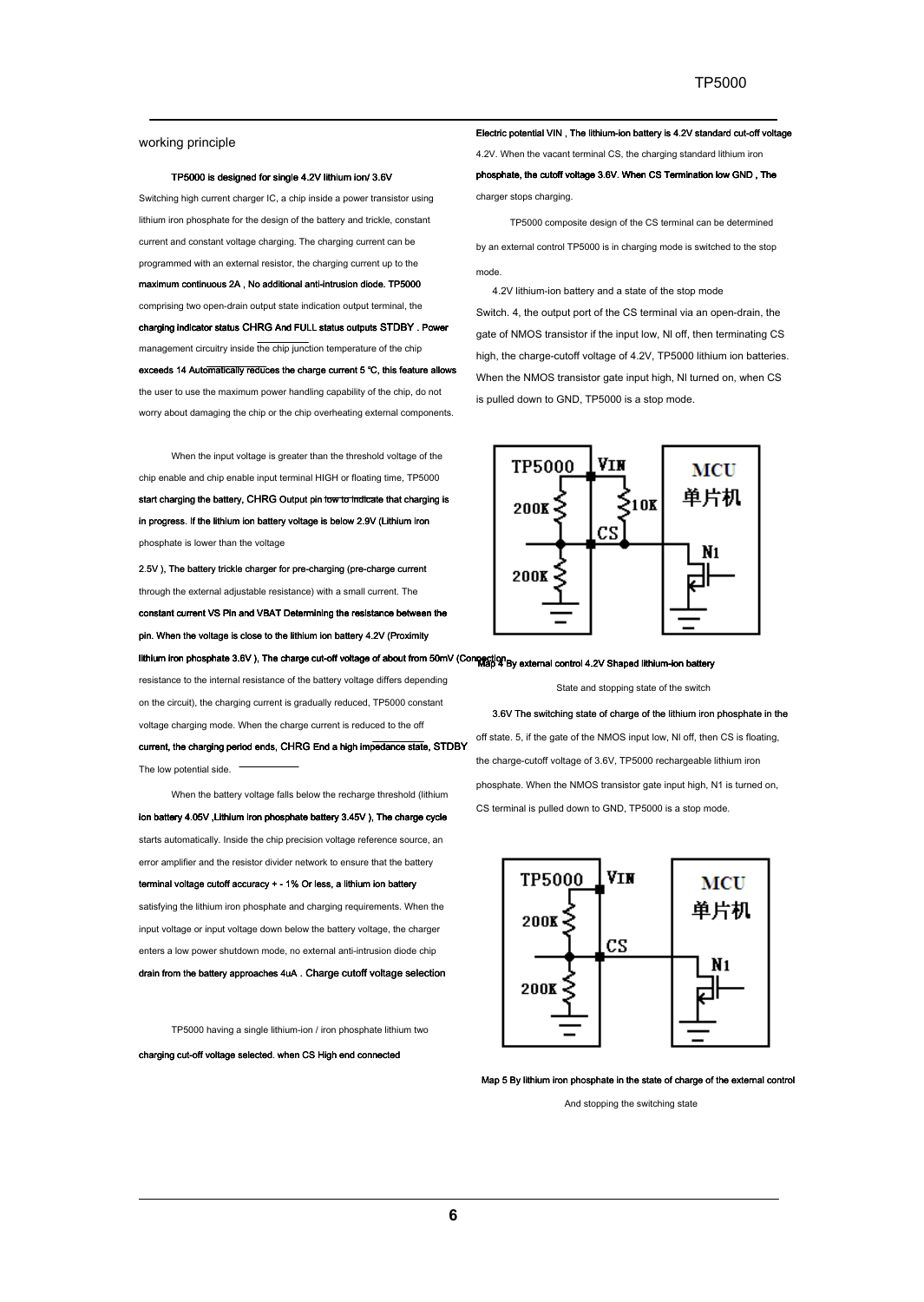#### Charging current setting

Battery charging current I BAT, Is determined by the external current

sense resistor Rs, Rs ratio adjust the threshold voltage Vs and the constant charge current across the resistor is determined by the voltage across the





FIG 6 is provided a battery charging current and the

charging current setting resistor is calculated using the following equation:



 $\overline{\mathbf{v_{ref}}}$ 360K ⋞ **TP5000 VTRICK** ⋞ 40K **RTRICK RTRICK** 

Map 7 TRICK From the end of the inner circuit diagram of FIG. 7

As can be seen, if R TRICK Port directly to ground, the resistance ratio

obtained by dividing the precharge voltage is the trickle charge current

ratio of the constant current. Precharging current is constant charge

current 1/10 . This pin only changes trickle current, shutdown current is not

affected by this, still

#### 10% Constant current.

Setting resistor and a pre-charge current is calculated using the

In order to facilitate customers to quickly design, table 3 Gives R TRICK And the precharge current and constant trickle current setting of I BAT Relationship. table  $3 : R$   $mck$  And setting the constant current trickle current

following equation:

R

|              | 400 $k$ I $R_{K}$ | $40$ Klbat |
|--------------|-------------------|------------|
| <b>TRICK</b> | ∣ват∙ Іткіск      |            |

For example:

**BAT** 

To set the charging current 1A , Calculated into the formula

 $Rs = 0.1$ 

table 2 It gives some different settings corresponding to the current Rs Resistance,<sup>| ват</sup> Relationship:

to facilitate rapid design desired circuit. table 2 : Rs The charge current and

the corresponding

| Rs(   | $IBAT$ (mA) 1 |
|-------|---------------|
|       | 100           |
| 0.2   | 500           |
| 0.1   | 1000          |
| 0.067 | 1500          |
| 0.05  | 2000          |

Trickle precharge current is provided

If the battery voltage is below the precharge threshold voltage,

TP5000 A pre-charging operation starts charging the battery, TP5000

#### The pre-charge current by TRICK

Port settings. A precharge current is employed in connection

TRICK Resistor connected between the pin and ground to set.

| $R$ Trick ( $k$ ) | Im(x (mA))   |
|-------------------|--------------|
| O                 | $10\%$ I BAT |
| 50 <sub>k</sub>   | 20% І ват    |
| 114k              | 30% І ват    |
| 320k              | 50% І ват    |
| Pin floating      | 100% І ват   |
|                   |              |

Charge termination

CV phase, when the charging current drops below the maximum

value constant 1/10 When the charge cycle is terminated. This condition is achieved by using an internal filtered comparator Rs The pressure drop is monitored to detect. when Rs To a voltage difference across the 10mV For longer than  $t$ <sub>TERM</sub> (Is typically 1.8ms), charging is terminated. Charging current is turned off, TP5000 enters standby mode, where the input supply current to 170μA, about the battery drain current flows 4uA.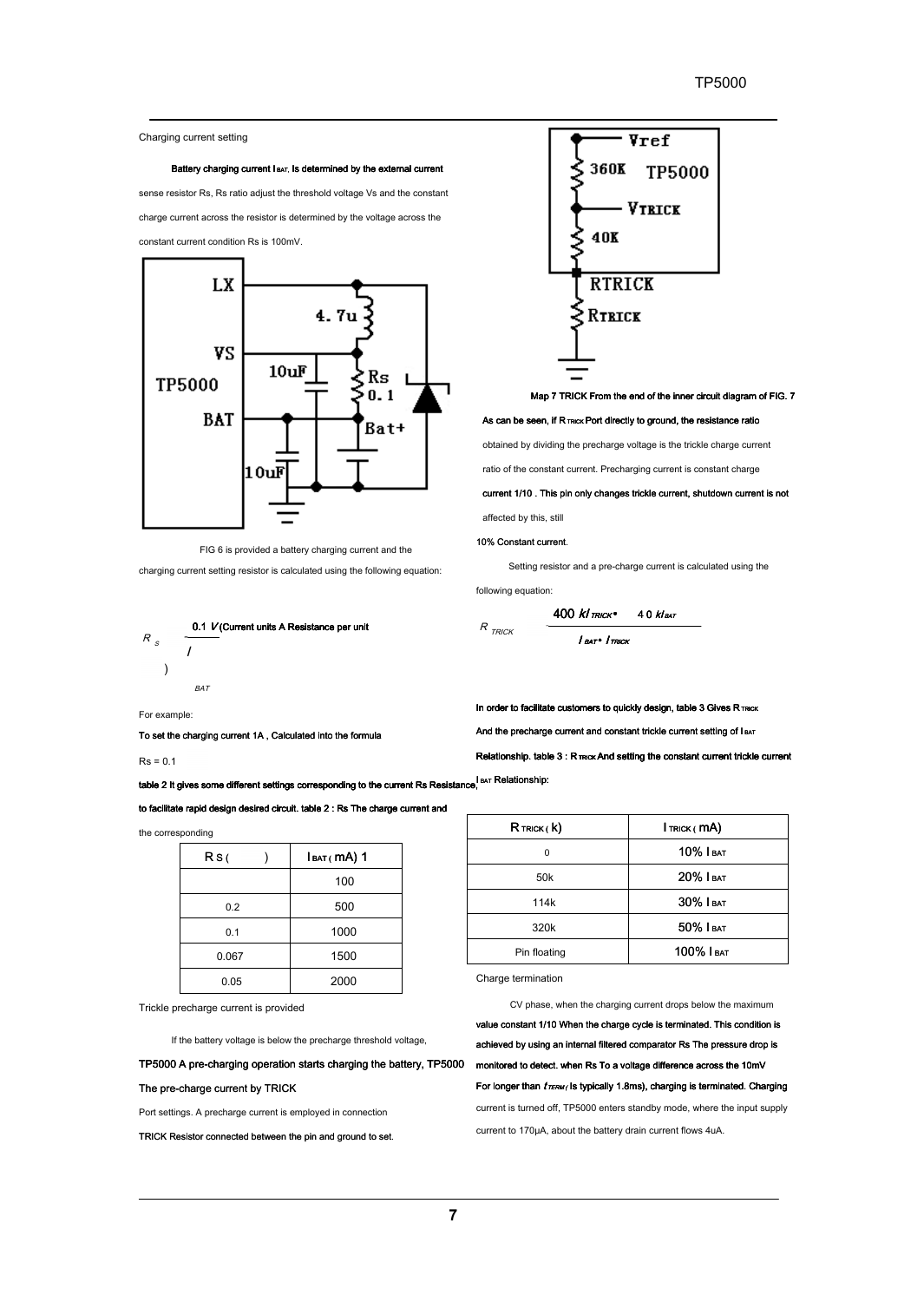In standby mode, TP5000 of BAT Pin voltage is continuously

monitored. If the lithium ion battery 4.05V this voltage drops (voltage drops lithium iron phosphate

3.45V) recharging limit switches  $V_{RECHRG}$  Or less, and a new charging cycle

begins again, a current supplied to the battery. Charging status indicator

TP5000 Two open-drain status output terminal, CHRG with STDBY . When the charger is in the charging state, CHRG It is pulled low, in other states, CHRG In a high impedance state. When the outside temperature of the battery is in a normal temperature range, CHRG with

STDBY Pins are high impedance. When no indication state, the pin can not be connected to ground. Table 4: state of charge indicator

| Green<br>STDBY                                   | red light<br>CHRG | charging                                                                                                  |
|--------------------------------------------------|-------------------|-----------------------------------------------------------------------------------------------------------|
| Destroy                                          | bright            | Charging status                                                                                           |
| bright                                           | Destroy           | Battery is fully charged state                                                                            |
| Destroy                                          | Destroy           | Voltage, battery temperature is<br>too high, too low or non-fault<br>state battery Access (TS end<br>use) |
| Green light, red light flashes<br>$F = 0.5 - 2S$ |                   | BAT termination 10u capacitor,<br>no battery standby state (TS<br>ground)                                 |

Battery over-temperature protection

In order to prevent the temperature is too high or too low battery damage caused, TP5000 integrated internal battery temperature detecting circuit. Battery temperature is detected by measuring the voltage pin TS implemented, the voltage pin TS is an NTC thermistor in a battery and a resistor divider network, as shown in FIG. TP5000 inside the TS pin chip with two voltage thresholds  $V_{\text{Low}}$  with  $V_{\text{HIGH}}$  Compared to confirm that the temperature of the battery exceeds a normal range. Inside the TP5000,  $V_{LOW}$ Is fixed 45%

#### $V_{cc}$ .

 $V<sub>HIGH</sub>$  Is fixed 80%  $V<sub>CC</sub>$ . If the TS pin

Voltage  $V_{\textit{rs}}$   $V_{\textit{LOW}}$  or  $V_{^{TS}}$ 

Temperature of the battery is too high or too low, the charging process is

#### suspended; if voltage pin TS V<sub>rs</sub>in VLow with V HIGH

Among the charge cycle continues. If the TS pin to ground, battery

temperature detection function can be disabled.

Example: room temperature 25 ℃ RNTC = 10k, set protection temperature 60 ℃, at 60 ℃ RNTC = 3k, R = 3.6k the calculated time, the

NTC resistor-divider ratio is 45% of the supply voltage, i.e. 60 ℃ TP5000 stop charge.



Map 8 NTC Connection diagram

chip internal thermal limit

If the chip temperature attempts to rise to about 145 ℃ predetermined value or more, the heat inside a feedback loop to reduce the charge current is set. This feature prevents overheating TP5000, and allows the user increases the maximum for a given power handling capability of the circuit board without risk of damaging the TP5000. In ensuring the charger will automatically reduce the current in the worst case conditions of the premise, according to a typical (but not the worst case) the ambient temperature is set to the charging current. Limiting the short-circuit and an output

TP5000 integrates a variety of protection, the chip input limiting the maximum peak current 3.5A, to prevent chip damage due to excessive current. When the output voltage below about 1.2V, the chip into short-circuit protection mode, the chip input current limit is 10% of the maximum peak current of about 350mA. Of different magnitude of the current with the input voltage difference. Undervoltage lockout

An internal undervoltage lockout circuit monitors the input voltage, and Vin It rises above the undervoltage lockout threshold before the charger in shutdown mode. UVLO Charger circuitry will remain in shutdown mode, no discharge current of the battery. in case UVLO The comparator transition occurs at VIN Raised higher than the battery voltage 50mV Before charger will not retire

 $V<sub>HIGH</sub>$ , Then  $V<sub>HIGH</sub>$  a shutdown mode. So customers need not worry about the input power

Battery power is insufficient relief situations.

Automatic restart

Once the charge cycle is terminated, TP5000 taken immediately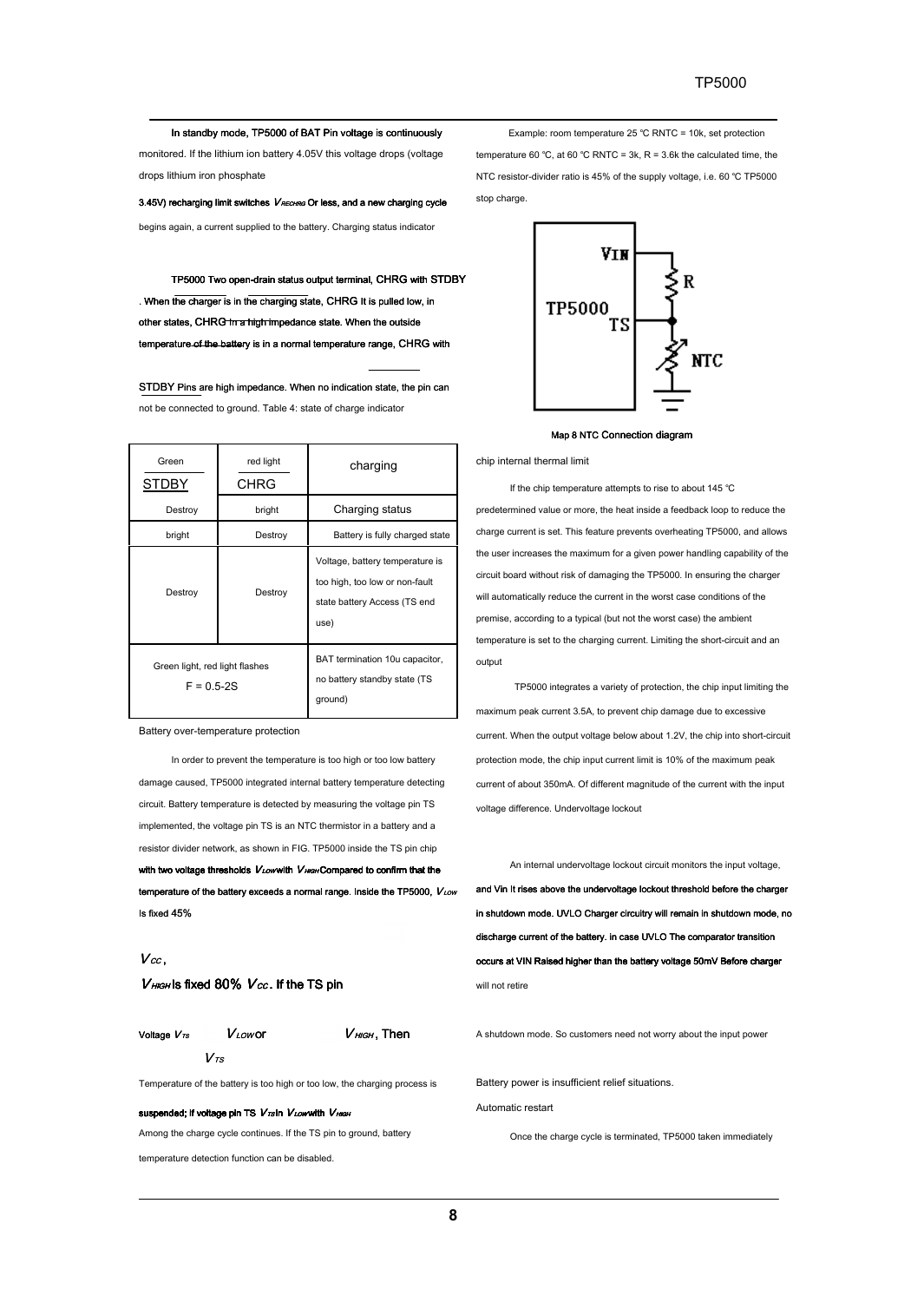With a filter having a time 1.8ms ( $t$  RECHARGE) To the voltage comparator

on the BAT pin for continuous monitoring. When the battery voltage falls below 90% of the battery capacity, the charging cycle begins again. This ensures that the battery is maintained at (or near) a fully charged state. In the recharge cycle, CHRG Output pin to re-enter a strong pull-down state.



Map 9 A typical lithium-ion battery circulation state in FIG.

White LED driver

TP5000 may be designed to operate at 4.2V lithium battery charge mode, using 2 input string lithium (8.4V) or 4 as an input string of batteries (6V), the output of the direct drive WLED, the white LED is turned on since the operating voltage is about 3.6V, this when in the constant current phase. TP5000 may be provided as single or multiple pieces of parallel white LED white LED efficient, stable driving current, 4.2V and the output voltage limiting protection. Rs adjusts the driving current according to the setting, can be driven

0.5W-7W white LED. Input, output,

terminal of the capacitor VS

You can use many types of capacitors, but requires high-quality power capacitors. When the multilayer ceramic capacitor with particular care must be taken, some types of ceramic capacitors having high EMI characteristic values, therefore, under certain conditions (such as the battery charger is connected to the power supply input and a work) may produce a high voltage transient damaging the chip-state signal, tantalum 10uF recommended, to use electrolytic capacitors, electrolytic capacitors need to add a 0.1uF be bypassed and the link pin chip must be mounted close position. Thermal Considerations

although QFN16 The small form factor package, but its good heat dissipation properties, but need PCB Version of the design with the best use of a sophisticated thermal design PCB Plate layout to most significantly increase the charging current may be used. For dissipate IC Cooling path of the generated heat from the chip to the lead frame, by die and reaches the bottom of the fin

PCB Board copper. The footprint copper pads should be as wide, and extends outwardly to a large copper area to spread the heat to the surroundings. It recommended to pay more through holes inside or backside copper layer, to improve the overall thermal performance of the charger.

When performing PCB Board layout design, other heat sources related to the charger board also must be considered, because they will affect overall temperature rise and the maximum charge current has been affected. Inductor Selection

To ensure system stability, and constant current charging the pre-charge phase, the system needs to ensure that operate in continuous mode (CCM). The inductor current equation:

$$
I = \frac{1}{LFS} \frac{V_{\cdot m}V_{\cdot BAT}}{V_{\cdot m}} = \frac{Ba}{}
$$

among them *I* Is the inductor ripple, FS is the switching frequency, in order to guarantee pre-charging and constant current charging mode are in CCM,

I Take pre-charge current value, that is 1/5 of the constant current charging, the inductance value can be calculated according to the input voltage requirements.

Inductance values 2.2uH-10uH, recommended recommended 4.7uH. Inductor rated current greater than a charge current is chosen, the smaller the internal resistance of power inductors.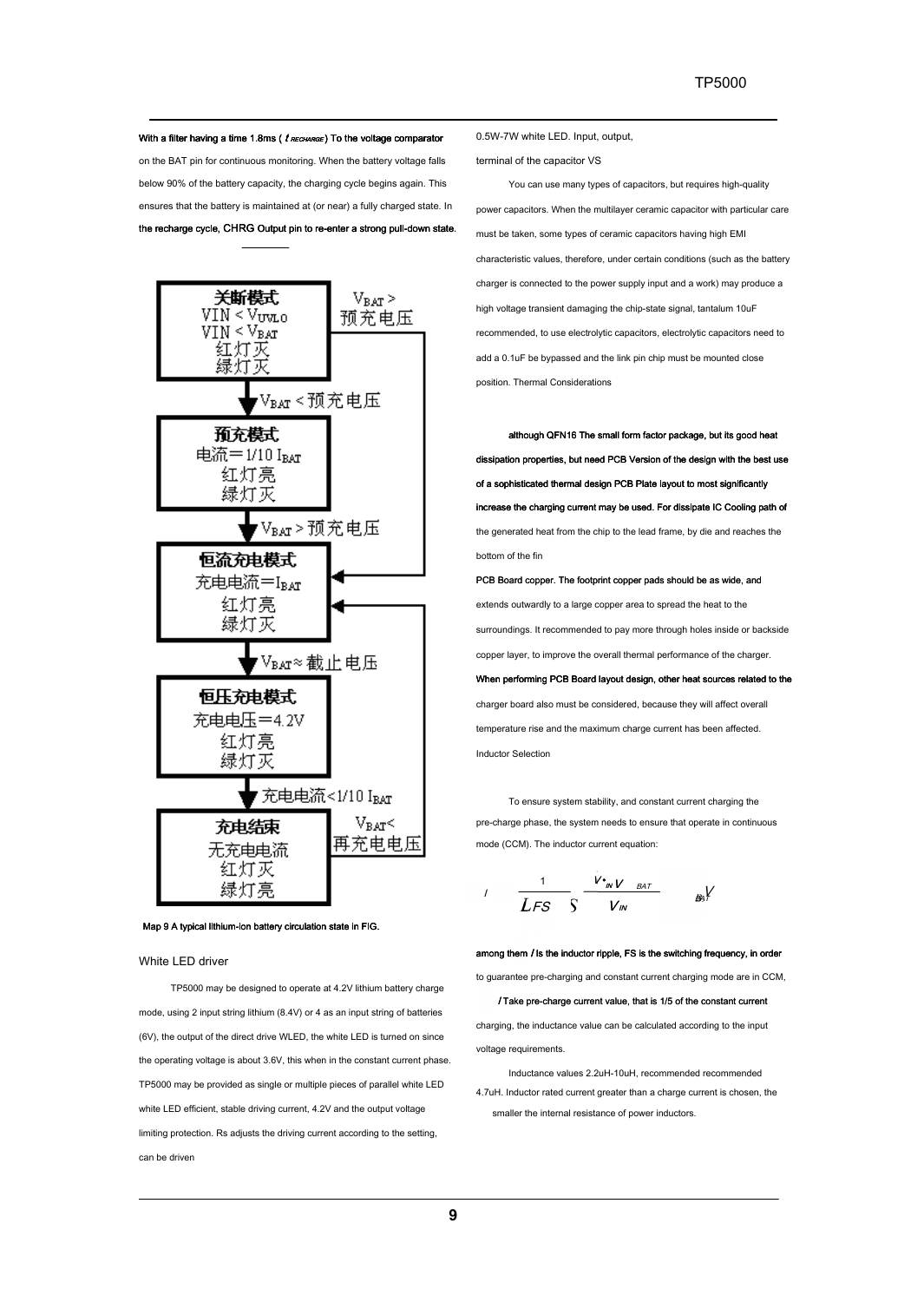

# **Side View**

| <b>Symbol</b>  | <b>Dimensions In Millimeters</b> |             | <b>Dimensions In Inches</b> |             |  |
|----------------|----------------------------------|-------------|-----------------------------|-------------|--|
|                | Min.                             | Max.        | Min.                        | Max.        |  |
| A              | 0.700/0.800                      | 0.800/0.900 | 0.028/0.031                 | 0.031/0.035 |  |
| A1             | 0.000                            | 0.050       | 0.000                       | 0.002       |  |
| A <sub>3</sub> |                                  | 0.203REF.   |                             | 0.008REF.   |  |
| D              | 3.900                            | 4.100       | 0.154                       | 0.161       |  |
| E              | 3.900                            | 4.100       | 0.154                       | 0.161       |  |
| D <sub>1</sub> | 2.000                            | 2.200       | 0.079                       | 0.087       |  |
| E <sub>1</sub> | 2.000                            | 2.200       | 0.079                       | 0.087       |  |
| k              | 0.200MIN.                        |             | 0.008MIN.                   |             |  |
| b              | 0.250                            | 0.350       | 0.010                       | 0.014       |  |
| e              | 0.650TYP.                        |             | 0.026TYP.                   |             |  |
|                | 0.450                            | 0.650       | 0.026<br>0.018              |             |  |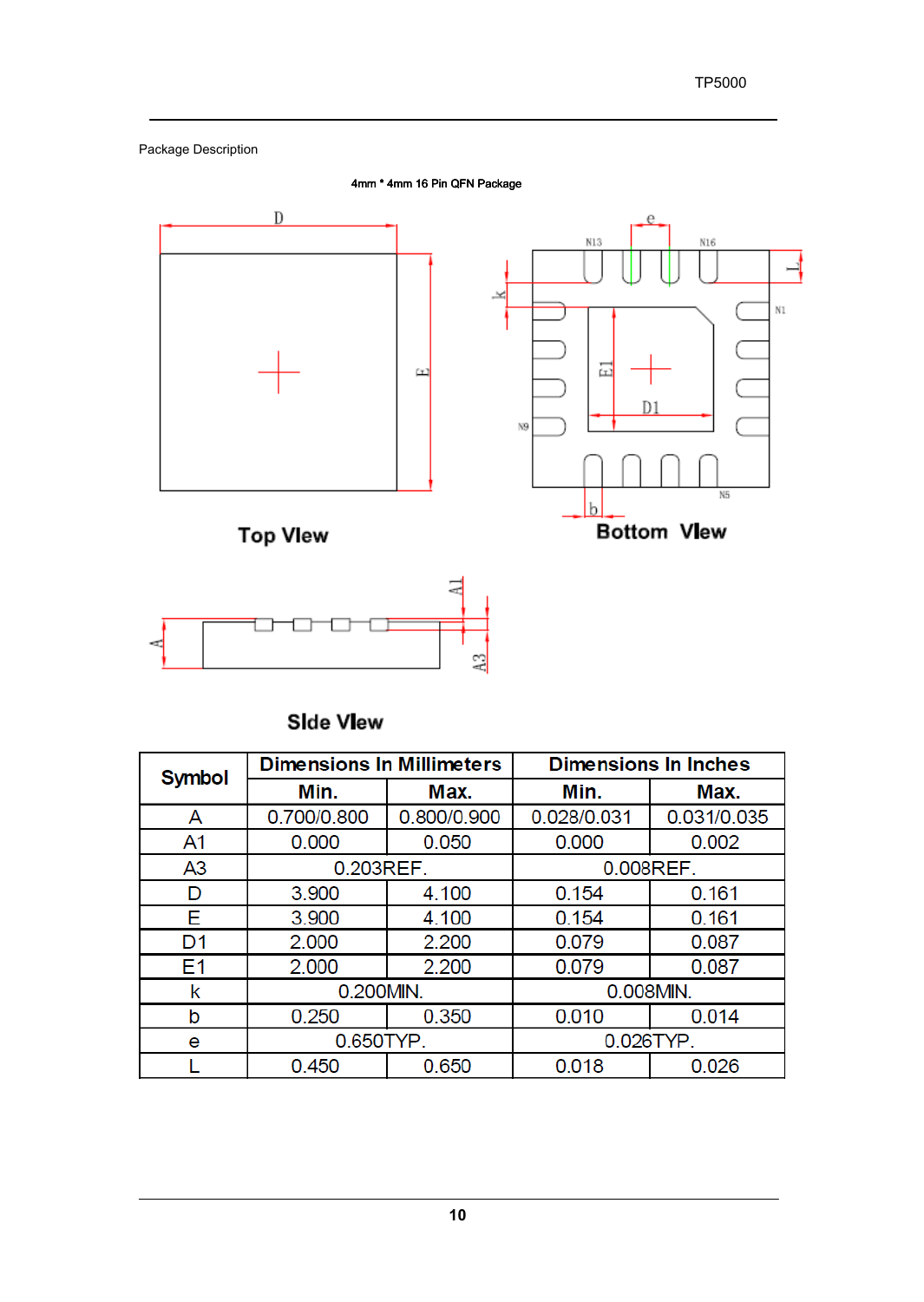# **TP5000** Other application circuit



Map 10 TP5000 is 4.2V A lithium ion battery without the battery temperature trickle protection 0.75A Constant current 1.5A Application schematic charging

( CS Pin is connected to high)



Map 11 TP5000 lithium iron phosphate without battery temperature protection 1.5A Schematic charging applications ( ( CS Pin floating)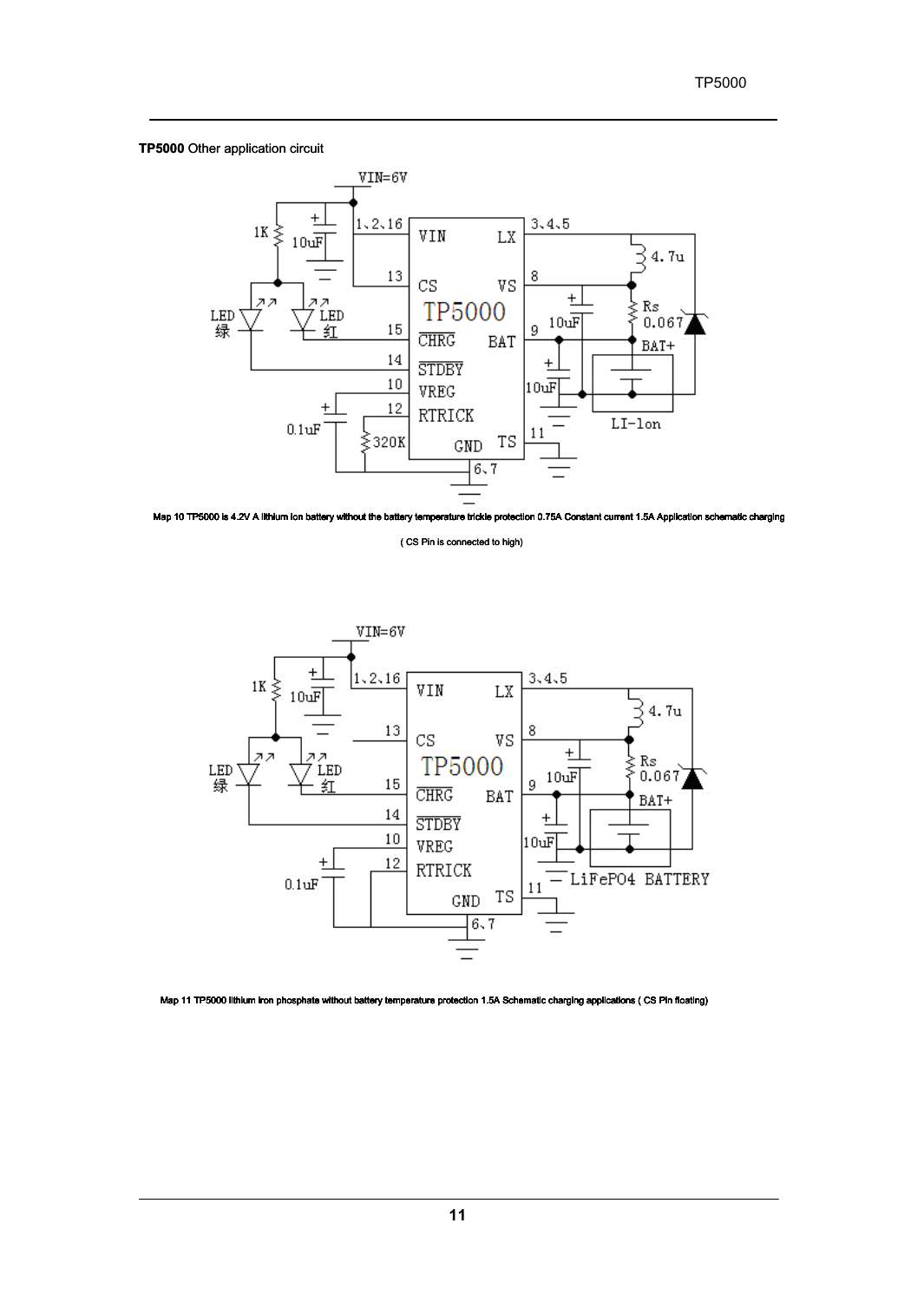# TP5000



FIG 12 TP5000 5W WLED connected two driven application diagram lithium (RTRICK pin floating)

# TP5000 Precautions

1. The circuit chip capacitors should be as close as possible.

2. VS BAT terminal end and electrolytic capacitors using tantalum or ceramic capacitors added.

3. Please choose the inductor current capability enough power inductors.

4. Selection Schottky diode voltage drop greater than or equal 2A small current capability of the Schottky diode.

5. For VIN and LX to be wider than the signal line common trace current loop.

6. Note that the capacitance of each node location of the grounding line, that the grounding point should be focused, well grounded.

7. chip large current should be considered a good heat sink and the bottom of the chip to the PCB, to ensure good heat dissipation.